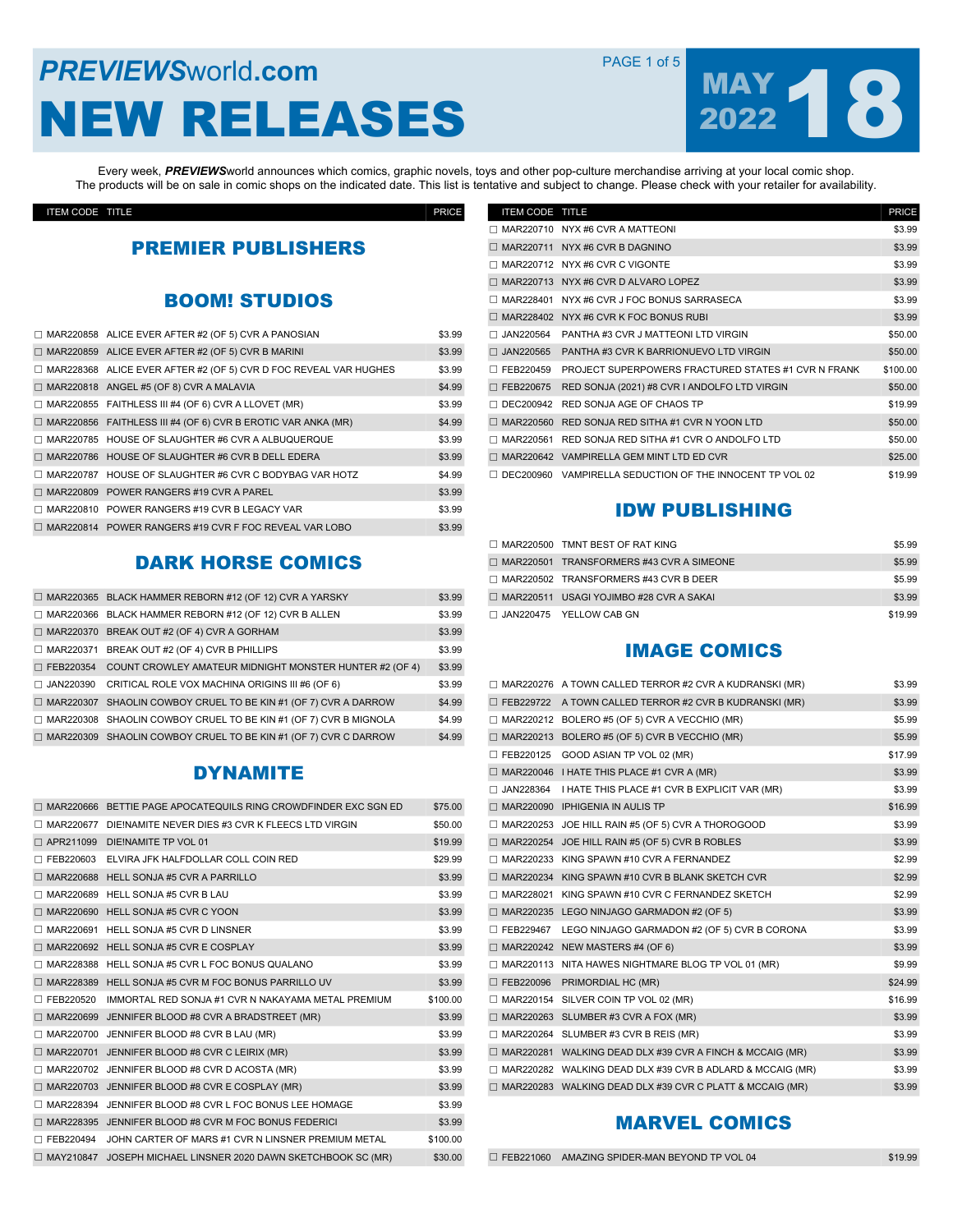## **PREVIEWS** WORLD **COM** PAGE 2 of 5 NEW RELEASES

# MAY 18

| ITEM CODE TITLE          |                                                                         | <b>PRICE</b> |
|--------------------------|-------------------------------------------------------------------------|--------------|
|                          | □ FEB221052 CAPTAIN AMERICA IRON MAN TP ARMOR AND SHIELD                | \$15.99      |
|                          | $\Box$ DEC211139 ELEKTRA BLACK WHITE BLOOD #4 (OF 4)                    | \$4.99       |
|                          | $\Box$ DEC218044 ELEKTRA BLACK WHITE BLOOD #4 (OF 4) MOMOKO VAR         | \$4.99       |
|                          | $\Box$ MAR221038 ETERNALS #12                                           | \$3.99       |
|                          | $\Box$ MAR221041 ETERNALS #12 ADAMS VAR                                 | \$3.99       |
|                          | $\Box$ MAR221039 ETERNALS #12 FUJI SKRULL VAR                           | \$3.99       |
|                          | MAR221040 ETERNALS #12 LARROCA FORESHADOW VAR                           | \$3.99       |
|                          | $\Box$ FEB220978 FANTASTIC FOUR #43                                     | \$3.99       |
|                          | □ FEB220981 FANTASTIC FOUR #43 SILVA CONCEPT ART VAR                    | \$3.99       |
|                          | $\Box$ FEB220980 FANTASTIC FOUR #43 YU SPIDER-MAN VAR                   | \$3.99       |
|                          | MAR228099 HULK #5 2ND PTG OTTLEY VAR                                    | \$3.99       |
|                          | $\Box$ FEB220938 IMMORTAL X-MEN #2                                      | \$3.99       |
|                          | $\Box$ FEB220939 IMMORTAL X-MEN #2 ANDREWS SPIDER-MAN VAR               | \$3.99       |
|                          | $\Box$ FEB220940 IMMORTAL X-MEN #2 NOTO QUIET COUNCIL VAR               | \$3.99       |
|                          | $\Box$ FEB220965 IRON FIST #3 (OF 5)                                    | \$3.99       |
| $\Box$ FEB220966         | IRON FIST #3 (OF 5) CHEUNG DESIGN VAR                                   | \$3.99       |
|                          | $\Box$ MAR221017 MARVELS VOICES IDENTITY #1                             | \$5.99       |
|                          | □ MAR221019 MARVELS VOICES IDENTITY #1 JEEHYUNG LEE VAR                 | \$5.99       |
|                          | $\Box$ MAR221018 MARVELS VOICES IDENTITY #1 SAKAI VAR                   | \$5.99       |
|                          | $\Box$ MAR221020 MARVELS VOICES IDENTITY #1 WOOH VAR                    | \$5.99       |
|                          | □ OCT210991 MMW AVENGERS HC VOL 22                                      | \$75.00      |
|                          | □ OCT210992 MMW AVENGERS HC VOL 22 DM VAR ED 324                        | \$75.00      |
|                          | □ OCT210989 MMW DAZZLER HC VOL 03                                       | \$75.00      |
|                          | □ OCT210990 MMW DAZZLER HC VOL 03 DM VAR ED 323                         | \$75.00      |
|                          | $\Box$ SEP211035 MOON KNIGHT HUSTON BENSON HURWITZ OMNIBUS HC DM VAR    | \$125.00     |
|                          | $\Box$ SEP211034 MOON KNIGHT HUSTON BENSON HURWITZ OMNIBUS HC FINCH CVR | \$125.00     |
|                          | $\Box$ NOV210894 NEW MUTANTS #25                                        | \$4.99       |
|                          | $\Box$ FEB228188 NEW MUTANTS #25 BALDEON PROMO VAR                      | \$4.99       |
|                          | $\Box$ NOV210897 NEW MUTANTS #25 PANOSIAN VAR                           | \$4.99       |
|                          | $\Box$ NOV210898 NEW MUTANTS #25 TAN VAR                                | \$4.99       |
|                          | $\Box$ MAR220890 SAVAGE AVENGERS #1                                     | \$3.99       |
|                          | □ MAR220894 SAVAGE AVENGERS #1 ALBUQUERQUE VAR                          | \$3.99       |
|                          | $\Box$ MAR220895 SAVAGE AVENGERS #1 CAMUNCOLI TEASER VAR                | \$3.99       |
|                          | □ MAR220896 SAVAGE AVENGERS #1 NAUCK HEADSHOT VAR                       | \$3.99       |
|                          | $\Box$ MAR220893 SAVAGE AVENGERS #1 ROMITA JR VAR                       | \$3.99       |
|                          | $\Box$ SEP211043 SHE-HULK BY PETER DAVID OMNIBUS HC DEODATO JR CVR      | \$75.00      |
|                          | $\Box$ SEP211044 SHE-HULK BY PETER DAVID OMNIBUS HC MCGUINNESS DM VAR   | \$75.00      |
| $\Box$ MAR220971 SILK #5 |                                                                         | \$3.99       |
|                          | □ FEB229480 SILK #5 DAVID LOPEZ FORTNITE VAR                            | \$3.99       |
|                          | $\Box$ MAR220973 SILK #5 NGU SKRULL VAR                                 | \$3.99       |
|                          | $\Box$ MAR220972 SILK #5 WOOH VAR                                       | \$3.99       |
|                          | $\Box$ MAR220955 SPIDER-PUNK #2 (OF 5)                                  | \$3.99       |
|                          | MAR220956 SPIDER-PUNK #2 (OF 5) CHRISTOPHER SKRULL VAR                  | \$3.99       |
|                          | □ FEB221023 STAR WARS DOCTOR APHRA #20                                  | \$3.99       |
|                          | $\Box$ FEB221024 STAR WARS DOCTOR APHRA #20 CUMMINGS VAR                | \$3.99       |
|                          | □ FEB221025 STAR WARS DOCTOR APHRA #20 RENAUD TRAITOR DAWN VAR          | \$3.99       |
|                          | □ FEB221020 STAR WARS HAN SOLO CHEWBACCA #2                             | \$3.99       |
|                          | $\Box$ FEB221021 STAR WARS HAN SOLO CHEWBACCA #2 ARTHUR ADAMS VAR       | \$3.99       |
|                          | $\Box$ FEB220993 THE MARVELS #10                                        | \$3.99       |
|                          | $\Box$ MAR220873 THOR #25 FRANK CVR                                     | \$5.99       |
|                          | $\Box$ MAR220875 THOR #25 GREENE VAR                                    | \$5.99       |
|                          | $\Box$ MAR220876 THOR #25 JS CAMPBELL VAR                               | \$5.99       |
|                          | $\Box$ MAR220879 THOR #25 RON LIM VAR                                   | \$5.99       |
|                          | $\Box$ MAR220880 THOR #25 SHAW CONNECTING VAR                           | \$5.99       |
|                          | $\Box$ MAR220881 THOR #25 ZULLO VAR                                     | \$5.99       |
|                          | $\Box$ FEB220899 VENOM LETHAL PROTECTOR #2 (OF 5)                       | \$3.99       |
|                          | $\Box$ FEB220900 VENOM LETHAL PROTECTOR #2 (OF 5) SCARECROWOVEN WAR     | \$3.99       |

| <b>ITEM CODE TITLE</b>       |                                                                | <b>PRICE</b> |
|------------------------------|----------------------------------------------------------------|--------------|
|                              | MAR221010 WOLVERINE #21                                        | \$3.99       |
|                              | MAR221011 WOLVERINE #21 STEGMAN VAR                            | \$3.99       |
|                              | MAR221012 WOLVERINE #21 VON EEDEN SKRULL VAR                   | \$3.99       |
| □ FEB220942                  | WOLVERINE PATCH #2 (OF 5)                                      | \$3.99       |
| □ FEB220943                  | WOLVERINE PATCH #2 (OF 5) TAN VAR                              | \$3.99       |
| □ FEB220953                  | X-CELLENT#3                                                    | \$3.99       |
|                              | □ FEB220954 X-CELLENT #3 DRAGOTTA VAR                          | \$3.99       |
| $\Box$ MAR221007 X-FORCE #28 |                                                                | \$3.99       |
|                              | MAR221009 X-FORCE #28 MOMOKO STORMBREAKERS VAR                 | \$3.99       |
|                              | $\Box$ MAR221008 X-FORCE #28 SKAN VAR                          | \$3.99       |
|                              | OCT210985 X-MEN FALL OF MUTANTS OMNIBUS HC BLEVINS DM VAR (MR) | \$100.00     |
|                              | OCT210986 X-MEN FALL OF MUTANTS OMNIBUS HC DAVIS CVR (MR)      | \$100.00     |
| □ FEB220857                  | X-MEN RED #2                                                   | \$3.99       |
|                              | FEB220858 X-MEN RED #2 CLARKE ARAKKO VAR                       | \$3.99       |

### COMICS & GRAPHIC NOVELS

| $\Box$ JAN221538 | ALLEY OOP AND WAR WITH LEM TP                                    | \$19.99 |
|------------------|------------------------------------------------------------------|---------|
|                  | MAY211339 ALONE GN VOL 12 REBELS OF NEOSALEM                     | \$11.95 |
|                  | DEC211316 AMERICAN MYTHOLOGY SCI-FI TP COLLECTIONS PACK          | \$24.99 |
|                  | MAR221717 ARCADE WORLD GN CHAPTERBOOK HC VOL 03 ROBOT BATTLE     | \$19.99 |
|                  | $\Box$ MAR221716 ARCADE WORLD GN CHAPTERBOOK VOL 03 ROBOT BATTLE | \$9.99  |
|                  | □ MAR222199 ARIFURETA COMMONPLACE TO STRONGEST ZERO GN VOL 06    | \$12.99 |
|                  | $\Box$ MAR221973 ARMORCLADS #3 (OF 5) CVR A HUTOMO               | \$3.99  |
|                  | $\Box$ MAR221974 ARMORCLADS #3 (OF 5) CVR B WALLIYUDDIN          | \$3.99  |
|                  | $\Box$ MAR221975 ARMORCLADS #3 (OF 5) CVR C SPOT COLOR HUTOMO    | \$3.99  |
|                  | $\Box$ OCT212026 ATTACK ON TITAN OMNIBUS TP VOL 02 VOL 4-6 (MR)  | \$19.99 |
|                  | $\Box$ DEC212141 BAKEMONOGATARI GN VOL 13                        | \$12.95 |
|                  | MAR222077 BEASTARS GN VOL 18                                     | \$12.99 |
|                  | $\Box$ APR221338 BELLADONNA OUTRAGED BAG SET (5CT) (MR)          | \$19.99 |
|                  | $\Box$ MAR222021 BELLE LABYRINTH ONESHOT CVR A SPOKES            | \$5.99  |
|                  | □ MAR222022 BELLE LABYRINTH ONESHOT CVR B NETHO DIAZ             | \$5.99  |
|                  | $\Box$ MAR222023 BELLE LABYRINTH ONESHOT CVR C IGOR LOMOV        | \$5.99  |
| □ FEB221554      | BENEATH TREES HC VOL 03 FINE SUMMER                              | \$16.99 |
| $\Box$ DEC211929 | BLUE FLAME #8 CVR A GORHAM                                       | \$3.99  |
|                  | □ DEC211930 BLUE FLAME #8 CVR B YOSHITANI                        | \$3.99  |
|                  | NOV211079 CLANS OF BELARI TP                                     | \$16.99 |
|                  | MAR222201 CLASSROOM OF ELITE GN VOL 02                           | \$13.99 |
|                  | $\Box$ FEB221753 COLLECTED PRAIRIE POTHOLE #1                    | \$6.00  |
|                  | $\Box$ MAR222202 COLORLESS GN VOL 01 (MR)                        | \$14.99 |
|                  | $\Box$ MAR221904 COROLLARY #2 (OF 4)                             | \$3.99  |
|                  | $\Box$ MAR221905 COVER OF DARKNESS #5 CVR A HIBLEN (MR)          | \$3.99  |
|                  | $\Box$ MAR221906 COVER OF DARKNESS #5 CVR B MCDANIEL (MR)        | \$3.99  |
|                  | $\Box$ MAR222066 CRAZY FOOD TRUCK GN VOL 01                      | \$12.99 |
|                  | $\Box$ APR221280 CROSSED BADLANDS WRAP 55-60 BAG SET (6CT) (MR)  | \$19.99 |
|                  | $\Box$ APR221281 CROSSED BADLANDS WRAP 61-66 BAG SET (6CT) (MR)  | \$19.99 |
|                  | □ APR221282 CROSSED BADLANDS WRAP 67-72 BAG SET (6CT) (MR)       | \$19.99 |
|                  | □ APR221283 CROSSED BADLANDS WRAP 73-78 BAG SET (6CT) (MR)       | \$19.99 |
|                  | $\Box$ APR221284 CROSSED BADLANDS WRAP 79-84 BAG SET (6CT) (MR)  | \$19.99 |
|                  | $\Box$ APR221285 CROSSED BADLANDS WRAP 85-90 BAG SET (6CT) (MR)  | \$19.99 |
| □ APR221286      | CROSSED BADLANDS WRAP 91-96 BAG SET (6CT) (MR)                   | \$19.99 |
|                  | $\Box$ APR221287 CROSSED BADLANDS WRAP 97-100 BAG SET (4CT) (MR) | \$14.99 |
|                  | O OCT211440 DF BATMAN ONE DARK KNIGHT #1 CGC GRADED              | \$80.00 |
|                  | □ MAR221586 DF DEADPOOL BAD BLOOD #1 CGC GRADED                  | \$89.99 |
|                  | □ OCT211454 DF SPAWN SCORCHED #1 CGC GRADED                      | \$79.99 |
|                  | $\Box$ MAR221585 DF SPIDER PUNK #1 CGC GRADED                    | \$89.99 |
|                  | □ NOV211366 DF STRAY DOGS DOG DAYS #1 5TH PTG FLEECS SGN         | \$49.99 |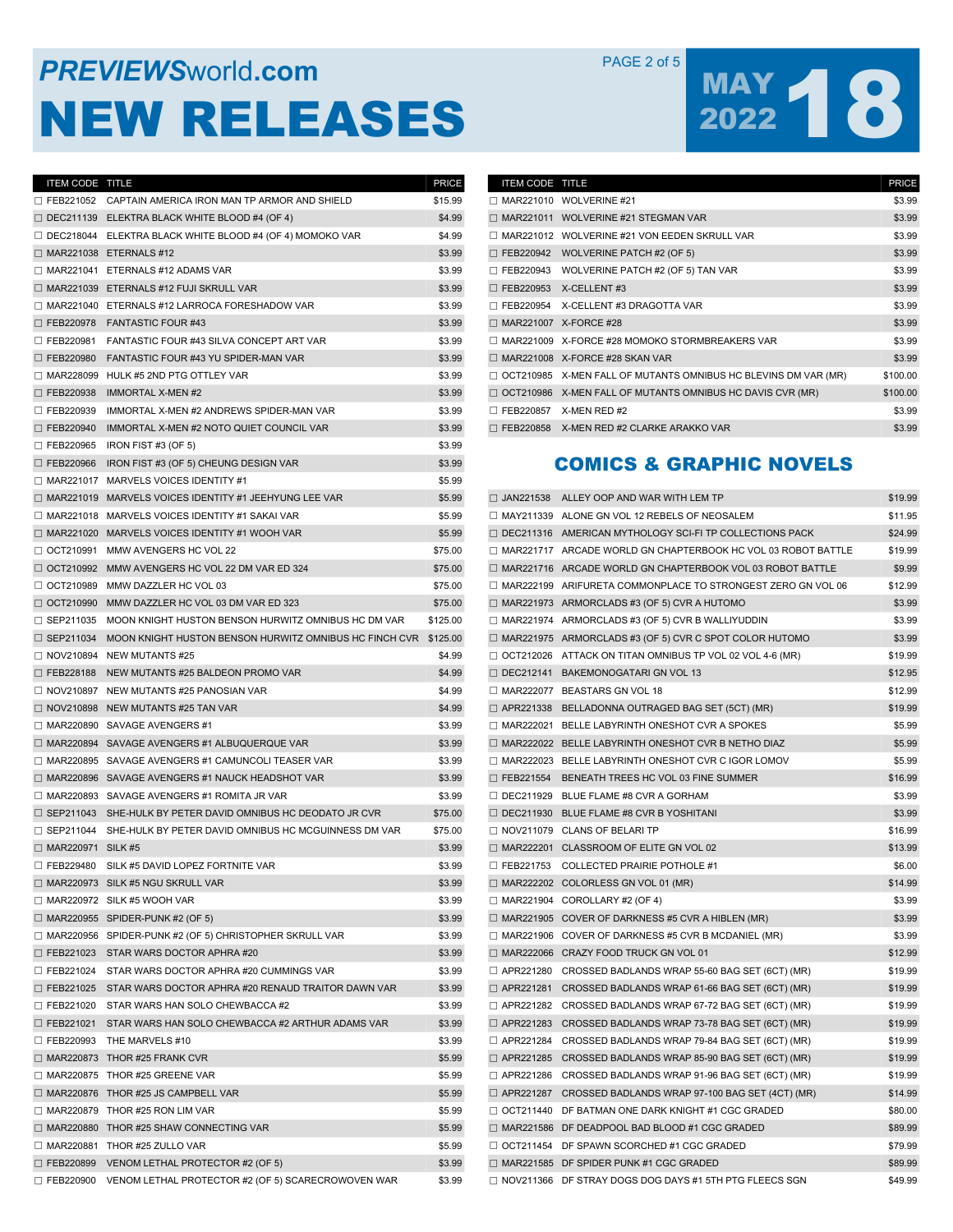## **PREVIEWS** WORLD **COM** PAGE 3 of 5 NEW RELEASES

# MAY 18

\$14.99

| ITEM CODE TITLE |                                                                              | <b>PRICE</b> | <b>ITEM CODE TITLE</b> |                                                                          | <b>PRICE</b> |
|-----------------|------------------------------------------------------------------------------|--------------|------------------------|--------------------------------------------------------------------------|--------------|
|                 | $\Box$ NOV211356 DF STRAY DOGS DOG DAYS #1 CVR A FLEECS SGN                  | \$29.99      |                        | $\Box$ JUN211412 MISS ENDICOTT GN VOL 01 (OF 2)                          | \$17.95      |
|                 | □ NOV211358 DF STRAY DOGS DOG DAYS #1 CVR B HORROR HOMAGE FLEECS SGN \$29.99 |              |                        | $\Box$ JUN211413 MISS ENDICOTT GN VOL 02 (OF 2)                          | \$17.95      |
|                 | $\Box$ NOV211361 DF STRAY DOGS DOG DAYS #1 FORSTNER VAR FLEECS SGN           | \$29.99      |                        | $\Box$ FEB221154 MY BAD TP (MR)                                          | \$17.99      |
|                 | $\Box$ NOV211364 DF STRAY DOGS DOG DAYS #1 FORSTNER VIRGIN VAR FLEECS SGN    | \$39.99      |                        | $\Box$ MAR221907 MY BROTHER TEDDY ONE-SHOT                               | \$3.99       |
|                 | MAY211606 DOCTOR WHO TP AGE OF CHAOS                                         | \$19.99      |                        | □ MAR222219 MY NEXT LIFE AS A VILLAINNESS SIDE STORY GIRLS PATCH GN      | \$14.99      |
|                 | MAR221718 DRAGON KINGDOM OF WRENLY GN VOL 07 CINDERS FLAME                   | \$9.99       |                        | $\Box$ APR221277 NIGHT OF LIVING DEAD PAINTED CVR BAG SET A (5CT) (MR)   | \$19.99      |
|                 | □ MAR221719 DRAGON KINGDOM OF WRENLY HC GN VOL 07 CINDERS FLAME              | \$19.99      |                        | $\Box$ APR221278 NIGHT OF LIVING DEAD PAINTED CVR BAG SET B (5CT) (MR)   | \$19.99      |
|                 | $\Box$ MAR221306 ENOLA HOLMES COLLECTED ED VOL 01                            | \$14.99      |                        | $\Box$ MAR221896 NUGGET AND DOG YR GN SMORE THAN MEETS THE EYE           | \$6.99       |
|                 | APR221279 FERALS AUXILIARY 1-6 BAG SET (6CT) (MR)                            | \$19.99      |                        | $\Box$ AUG211702 OMEGA #3 (OF 4) CVR A SILVANO BELTRAMO                  | \$4.99       |
|                 | $\Box$ JAN220730 FIREFLY RIVER RUN HC                                        | \$16.99      |                        | $\Box$ MAR222008 ONCE UPON A SPACE TIME SC GN VOL 01                     | \$7.99       |
|                 | $\Box$ MAR221319 FOX FAMILY VALUES ONESHOT CVR A HASPIEL                     | \$3.99       |                        | $\Box$ MAR222153 PARALLEL PARADISE GN VOL 10 (MR)                        | \$13.99      |
|                 | $\Box$ MAR221320 FOX FAMILY VALUES ONESHOT CVR B CALTSOUDAS                  | \$3.99       |                        | $\Box$ FEB221392 PEANUTBUTTER SISTERS & OTHER AMERICAN STORIES (MR)      | \$24.95      |
|                 | MAR222062 FRIEREN BEYOND JOURNEYS END GN VOL 04                              | \$9.99       |                        | $\Box$ MAR221467 POP STAR ASSASSIN TP VOL 01 (MR)                        | \$14.99      |
|                 | $\Box$ JAN221567 GILLBERT LITTLE MERMAN GN VOL 04 ISLAND OF ORANGE TURTLES   | \$9.99       |                        | □ JAN221321 RAVEN HEX RETURN OF DARK WITCH DLX ED (MR)                   | \$34.99      |
|                 | $\Box$ JAN221568 GILLBERT LITTLE MERMAN HC VOL 04 ISLAND OF ORANGE TURTLES   | \$14.99      |                        | $\Box$ FEB211214 REGIMENT TRUE STORY OF SAS GN VOL 03                    | \$15.95      |
|                 | $\Box$ MAR222080 GOLDEN KAMUY GN VOL 26                                      | \$12.99      |                        | $\Box$ MAY211340 RETURN TO ALDEBARAN GN VOL 03 EPISODE 3                 | \$15.95      |
|                 | $\Box$ MAR221910 GOOD BOY #1 DIRECTORS CUT (MR)                              |              |                        | $\Box$ MAR221927 RIVERS OF LONDON DEADLY EVER AFTER #1 CVR A YOON        | \$3.99       |
|                 |                                                                              | \$4.99       |                        |                                                                          |              |
|                 | $\Box$ AUG211350 GUNG HO HC VOL 02 (MR)                                      | \$24.99      |                        | $\Box$ MAR221928 RIVERS OF LONDON DEADLY EVER AFTER #1 CVR B HARDING     | \$3.99       |
|                 | $\Box$ APR221335 GYPSY NATURAL BEAUTY BAG SET (5CT) (MR)                     | \$19.99      |                        | $\Box$ MAR221929 RIVERS OF LONDON DEADLY EVER AFTER #1 CVR C FISH        | \$3.99       |
|                 | □ FEB221788 HEATHEN OMNIBUS ED TP                                            | \$24.99      |                        | $\Box$ MAR221930 RIVERS OF LONDON DEADLY EVER AFTER #1 CVR D BUISAN      | \$3.99       |
|                 | MAR221992 HEATHEN VAULT RESERVE ED #4                                        | \$7.99       |                        | $\Box$ MAR228442 RIVERS OF LONDON DEADLY EVER AFTER #1 FOC YOON VIRGIN   | \$3.99       |
|                 | □ MAR222206 HIDDEN DUNGEON ONLY I CAN ENTER GN VOL 06                        | \$12.99      |                        | □ MAR221897 RYANS WORLD YR GN RED TITAN & FLOOR OF LAVA                  | \$6.99       |
|                 | MAR221735 HIGH DESERT BLACK PUNK NOWHERE GN                                  | \$26.99      |                        | $\Box$ MAR222182 SAYONARA FOOTBALL GN VOL 10 (RES)                       | \$12.99      |
|                 | $\Box$ MAR221634 HISTORY COMICS GN STONEWALL RIOTS                           | \$12.99      |                        | $\Box$ MAR221903 SHAM COMICS VOL 2 #2 (OF 6) (MR)                        | \$4.00       |
|                 | MAR221635 HISTORY COMICS HC GN STONEWALL RIOTS                               | \$19.99      |                        | DEC211251 SHOCK TREATMENT TP                                             | \$19.99      |
|                 | $\Box$ MAR221433 HIT ME #3 (MR)                                              | \$3.99       |                        | $\Box$ FEB221480 SO MUCH FOR LOVE HOW I SURVIVED A TOXIC RELATIONSHIP HC | \$24.99      |
|                 | $\Box$ APR211582 HSE HUMAN STOCK EXCHANGE GN VOL 02                          | \$13.95      |                        | $\Box$ DEC211330 SPECTREMAN HEROES #1 (OF 5) CVR A KANATANI              | \$3.99       |
|                 | □ FEB221881 I CANNOT REACH YOU GN VOL 04                                     | \$13.00      |                        | $\Box$ MAR221724 SPEED REPUBLIC #4 CVR A PARASCANDOLO & MONTE            | \$3.99       |
|                 | $\Box$ MAR222158 I SHALL SURVIVE USING POTIONS GN VOL 07                     | \$14.99      |                        | MAR221725 SPEED REPUBLIC #4 CVR B LELAY & SCHROER                        | \$3.99       |
|                 | $\Box$ FEB221877 I WANT TO BE A WALL GN VOL 01                               | \$15.00      |                        | □ MAR221898 SPRINKLES AND SWIRLS YR GN COOL DAY AT POOL                  | \$6.99       |
|                 | $\Box$ FEB221892 IM NOT POPULAR GN VOL 19                                    | \$13.00      |                        | □ MAR221544 STEVE L MCEVIL GN VOL 01                                     | \$12.99      |
|                 | $\Box$ MAR221227 KAIJU SCORE STEAL FROM GODS #2                              | \$4.99       |                        | $\Box$ APR221276 SUPERGOD WRAP 1-5 BAG SET (5CT) (MR)                    | \$19.99      |
|                 | MAR221434 KNIGHTED TP                                                        | \$9.99       |                        | □ JAN221454 SUPERMAN BATMAN MICHAEL TURNER GALLERY ED HC                 | \$125.00     |
|                 | $\Box$ DEC211696 KNIGHTS OF THE DINNER TABLE #293                            | \$6.99       |                        | $\Box$ FEB221519 SURVIVING THE WILD RAINBOW THE KOALA HC                 | \$13.99      |
|                 | $\Box$ APR221343 LADY DEATH BLOOD RED FOIL BAG SET (4CT) (MR)                | \$24.99      |                        | $\Box$ FEB221520 SURVIVING THE WILD STAR THE ELEPHANT HC                 | \$13.99      |
|                 | □ APR221347 LADY DEATH FIRST RISING PRISM BAG SET (3CT) (MR)                 | \$24.99      |                        | $\Box$ MAR221662 SWIM TEAM GN                                            | \$12.99      |
|                 | $\Box$ APR221345 LADY DEATH PERFECTION BAG SET (5CT) (MR)                    | \$19.99      |                        | MAR221663 SWIM TEAM HC GN                                                | \$21.99      |
|                 | $\Box$ APR221346 LADY DEATH TEASE BAG SET (5CT) (MR)                         | \$19.99      |                        | $\Box$ MAR221304 TALES OF ETERNIA HC NOVEL HE-MAN & MOTU HUNT FOR MOSS   | \$14.99      |
|                 | □ APR221333 LADY DEATH WRAP 0-3 BAG SET (4CT) (MR)                           | \$15.99      |                        | $\Box$ FEB229192 THE INCAL TP (RES) (MR)                                 | \$29.99      |
|                 | $\Box$ APR221337 LADY DEATH WRAP 12-15 BAG SET (4CT) (MR)                    | \$15.99      |                        | □ MAR222079 UNDEAD UNLUCK GN VOL 07                                      | \$9.99       |
|                 | $\Box$ APR221339 LADY DEATH WRAP 16-19 BAG SET (4CT) (MR)                    | \$15.99      |                        | $\Box$ APR221341 UNHOLY ALLURING BAG SET (5CT) (MR)                      | \$19.99      |
|                 | $\Box$ APR221340 LADY DEATH WRAP 20-23 BAG SET (4CT) (MR)                    | \$15.99      |                        | $\Box$ MAR221305 WE ARE THE SMURFS GN BETTER TOGETHER                    | \$12.99      |
|                 | $\Box$ APR221342 LADY DEATH WRAP 24-26 & 26B BAG SET (4CT) (MR)              | \$15.99      |                        | $\Box$ MAR222072 WE NEVER LEARN GN VOL 21                                | \$9.99       |
|                 | $\Box$ APR221334 LADY DEATH WRAP 4-7 BAG SET (4CT) (MR)                      | \$15.99      |                        | $\Box$ MAR221326 WORLD OF BETTY & VERONICA JUMBO COMICS DIGEST #15       | \$8.99       |
|                 | $\Box$ APR221336 LADY DEATH WRAP 8-11 BAG SET (4CT) (MR)                     | \$15.99      |                        | MAR221251 WRONG EARTH PURPLE ONE SHOT CVR A IGLE                         | \$4.99       |
|                 | $\Box$ FEB221440 LADY-BIRD TP CVR A LISSA                                    | \$14.99      |                        | $\Box$ MAR221866 XIRA TP VOL 01 (MR)                                     | \$14.95      |
|                 | $\Box$ FEB228409 LIFE LESSONS WITH URAMICHI ONIISAN GN VOL 03                | \$17.99      |                        | MAR222068 ZOM 100 BUCKET LIST OF THE DEAD GN VOL 06                      | \$12.99      |
|                 | $\Box$ MAR221188 LIFE ZERO #4 CVR A CHECCHETTO (MR)                          | \$3.99       |                        |                                                                          |              |
|                 | $\Box$ MAR221189 LIFE ZERO #4 CVR B KEANE VAR (MR)                           | \$3.99       |                        |                                                                          |              |
|                 |                                                                              |              |                        | <b>MAGAZINES</b>                                                         |              |
|                 | $\Box$ MAR221190 LIFE ZERO #4 CVR C RUIZ VAR (MR)                            | \$3.99       |                        |                                                                          |              |
|                 | $\Box$ MAR221191 LIFE ZERO #4 CVR D CASAS PARODY (MR)                        | \$3.99       |                        | $\Box$ MAR221535 COMIC SHOP NEWS (90CT BUNDLE) #1813                     | P            |
|                 | E FEB221478 MAKER COMICS GN LIVE SUSTAINABLY                                 | \$14.99      |                        | $\Box$ SEP211662 DOCTOR WHO MAGAZINE #570                                | \$20.99      |
|                 | $\Box$ FEB221479 MAKER COMICS HC GN LIVE SUSTAINABLY                         | \$19.99      |                        | $\Box$ JUL211829 DOCTOR WHO MAGAZINE SPECIAL #58                         | \$14.50      |
|                 | $\Box$ JAN221968 MAME COORDINATE VOL 01                                      | \$13.99      |                        | $\Box$ FEB221577 RUE MORGUE MAGAZINE #206                                | \$12.95      |
|                 | □ MAR222069 MASHLE MAGIC & MUSCLES GN VOL 06                                 | \$9.99       |                        | $\Box$ MAR222004 SHUDDER MAGAZINE #5 (MR)                                | \$5.95       |
|                 | $\Box$ APR221344 MEDIEVAL LADY DEATH SERENITY BAG SET (5CT) (MR)             | \$19.99      |                        |                                                                          |              |
|                 | $\Box$ JUL211512 MEMORIES FROM THE CIVIL WAR GN VOL 01                       | \$13.95      |                        |                                                                          |              |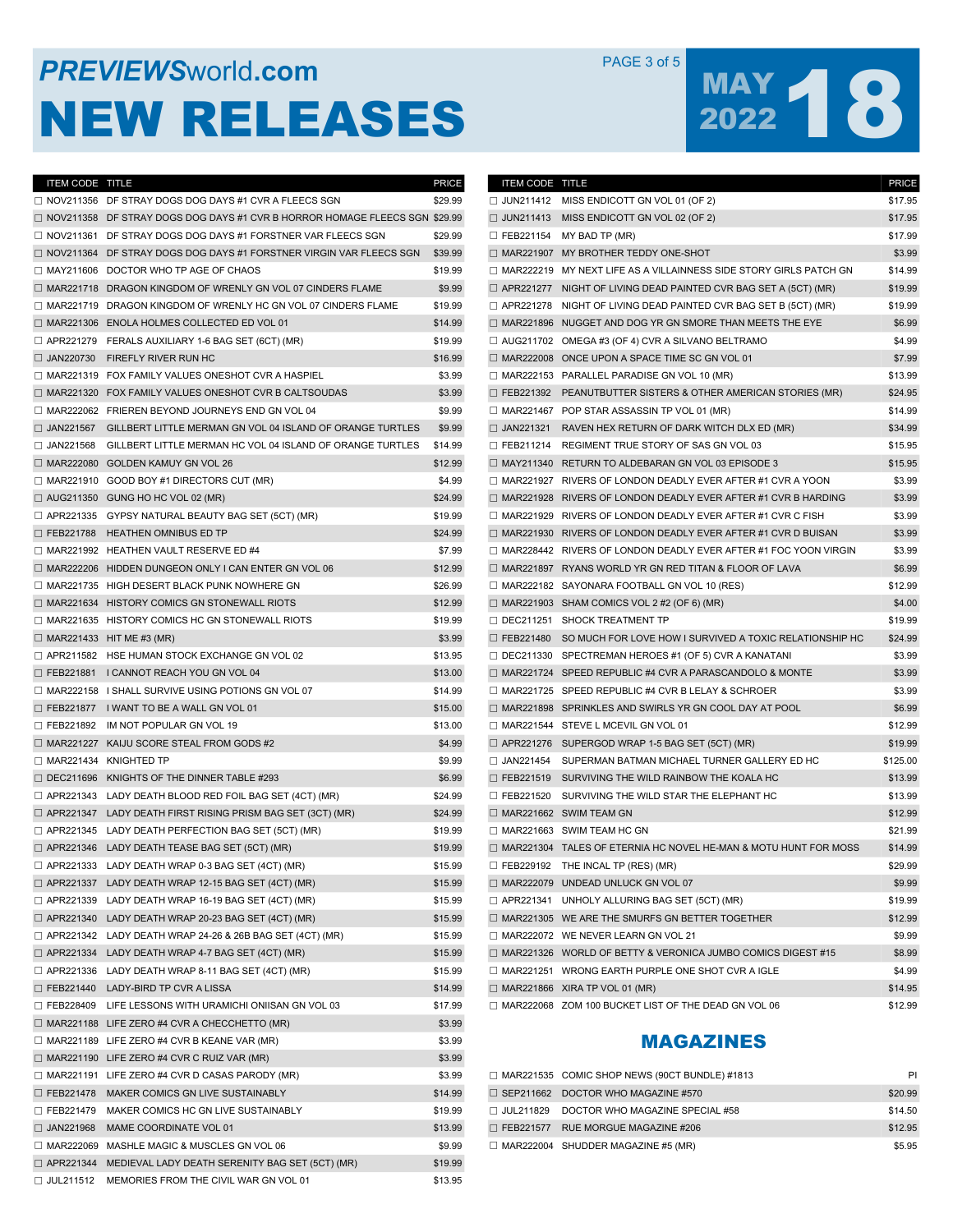## **PREVIEWS** WORLD **COM** PAGE 4 of 5 NEW RELEASES

# MAY 18

#### ITEM CODE TITLE

### BOOKS

|                  | $\Box$ MAR222131 86 EIGHTY SIX LIGHT NOVEL SC VOL 10                     | \$15.00 |
|------------------|--------------------------------------------------------------------------|---------|
| $\Box$ MAR222120 | BACCANO LIGHT NOVEL HC VOL 19                                            | \$20.00 |
| $\Box$ MAR222123 | DRAGON & CEREMONY LIGHT NOVEL SC VOL 02                                  | \$15.00 |
| $\Box$ MAR222134 | GENIUS PRINCE RAISING NATION DEBT TREASON NOVEL SC VOL 09                | \$15.00 |
| MAR222205        | GRANDMASTER DEMONIC CULTIVATION MO DAO ZU SHI NOVEL VOL                  | \$19.99 |
| $\Box$ FEB221908 | I GOT CHEAT SKILL ANOTHER WORLD BECAME UNRIVALED REAL LN                 | \$15.00 |
| $\Box$ MAR222164 | INFINITE DENDROGRAM LIGHT NOVEL SC VOL 15                                | \$14.99 |
| $\Box$ FEB221928 | KID FROM DUNGEON BOONIES MOVED STARTER TOWN NOVEL SC                     | \$15.00 |
|                  | $\Box$ MAR221876 LINE FRIENDS MINI BROWN BOBBLEHEAD KIT                  | \$9.95  |
|                  | $\Box$ MAR221878 MARVEL THOR MJOLNIR W THUNDER & LIGHTNING EFFECT KIT    | \$14.95 |
| $\Box$ MAR222244 | MUSHOKU TENSEI JOBLESS REINCARNATION LIGHT NOVEL SC VOL                  | \$13.99 |
| $\Box$ MAR222165 | MY FRIENDS LITTLE SISTER HAS IT IN FOR ME LN VOL 04                      | \$14.99 |
|                  | □ MAR222132 NO GAME NO LIFE LIGHT NOVEL SC VOL 11                        | \$15.00 |
|                  | $\Box$ MAR221553 POCKET EXPERT STAR WARS JEDI ALL FACTS YOU NEED TO KNOW | \$7.99  |
| JAN221957        | REINCARNATED AS A DRAGON HATCHLING LIGHT NOVEL SC VOL 03                 | \$14.99 |
| $\Box$ MAR222124 | SPY CLASSROOM LIGHT NOVEL SC VOL 03                                      | \$15.00 |
| $\Box$ MAR222166 | TEARMOON EMPIRE LIGHT NOVEL VOL 05                                       | \$14.99 |
| MAR222247<br>П   | TUNNEL TO SUMMER EXIT OF GOODBYES SC NOVEL                               | \$14.99 |
|                  | $\Box$ MAR222130 WANDERING WITCH JOURNEY ELAINA LIGHT NOVEL SC VOL 08    | \$15.00 |

#### TOYS / STATUES / MODELS

| □ JAN228930      | 1953 CHEVY PICKUP W/ TAPATIO CHARRO MAN 1/24 VEHICLE (                | \$27.99  |
|------------------|-----------------------------------------------------------------------|----------|
| $\Box$ JAN228931 | 1963 VW BUS PICKUP W/ GROOT 1/24 VEHICLE                              | \$27.99  |
| $\Box$ JAN228933 | 1967 TOYOTA 2000GT W/ RED RANGER NANO FIG 1/32 VEHICLE                | \$9.99   |
| □ JAN228935      | 2002 HONDA NSX GREEN RANGER THEME 1/32 VEHICLE                        | \$7.99   |
| $\Box$ JAN228936 | 2002 HONDA NSX TYPE-R JSPEC W/GRN RNGR NANO FIG 1/32                  | \$9.99   |
| $\Box$ MAR219001 | 30 MINUTE MISSION EXM-E7A SPINATIA ASSASSIN 1/144 MDL KIT (N          | \$16.00  |
|                  | $\Box$ MAR219012 30 MINUTE SISTERS SIS-G00 RISHETTA COLOR A MDL KIT   | \$28.00  |
| $\Box$ JUN218153 | 86 EIGHTY-SIX VLADILENA MILIZE S.H.FIGUARTS AF                        | \$65.00  |
| $\Box$ JUN218941 | ALIEN XENOMORPH ZIPPERMOUTH PLUSH                                     | \$29.95  |
| □ JUN219630      | AMAIM SHISHIBE SHION FIG-RISE STD MDL KIT                             | \$40.00  |
| $\Box$ JUN219631 | AMAIM WARRIOR A/T BORDERLINE AMAIM GHOST HG 1/72 MDL KIT              | \$34.00  |
| $\Box$ JUN219635 | AMAIM WARRIOR A/T BORDERLINE MAILES JOGAN HG 1/72 MDL KIT             | \$30.00  |
| □ JUN219637      | AMAIM WARRIOR A/T BORDERLINE MAILES REIKI HG 1/72 MDL KIT (N          | \$30.00  |
| □ FEB218616      | AZUR LANE NING HAI SUMMER HUNGER 1/7 PVC FIG TF EDITION (MR) \$184.99 |          |
| □ APR219049      | BATMAN ARKHAM KNIGHT AMAZING YAMAGUCHI ARKHAM KNIGHT                  | \$144.99 |
| □ JUL219705      | DC BUILD-A WV7 ENDLESS WINTER 7IN AF ASST                             | \$24.99  |
| □ JUL218755      | DC COLLECTOR CLAYFACE MEGAFIG AF CS (Net)                             | \$39.99  |
| $\Box$ JUL218743 | DC COLLECTOR DKR SUPERMAN V BATMAN 7IN SCALE AF 2PK (Net)             | \$39.99  |
| $\Box$ JUL218756 | DC COLLECTOR TITAN JOKER MEGAFIG AF CS (Net)                          | \$39.99  |
| □ FEB229786      | DC COMICS BATMAN 6IN BOBBLE HEAD                                      | \$29.95  |
| $\Box$ JAN228938 | DC COMICS DIORAMA SCENE 4 PACK                                        | \$19.99  |
| $\Box$ JAN228939 | DC COMICS NANO METALFIGS 20 PK W3                                     | \$24.99  |
| □ JAN228940      | DC COMICS NANO METALFIGS 20 PK W4                                     | \$24.99  |
| $\Box$ JUN219590 | DC GAMING FIGURES BATGIRL 7IN AF CS                                   | \$19.99  |
| $\Box$ JUN219591 | DC GAMING FIGURES ROBIN 7IN AF CS                                     | \$19.99  |
| □ MAY218270      | DC GAMING FIGURES WV5 NIGHTWING 7IN AF CS                             | \$19.99  |
| □ MAY218271      | DC GAMING FIGURES WV5 RED HOOD 7IN AF CS                              | \$19.99  |
| $\Box$ JUN218155 | DEMON SLAYER KANAO TSUYURI FIGUARTS MINI AF                           | \$30.00  |
| □ JUL208156      | DEMON SLAYER KIMETSU TANJIRO KAMADO FIGUARTS ZERO AF (                | \$85.00  |
| □ JUN218156      | DEMON SLAYER LITTLE NEZUKO FIGUARTS MINI AF                           | \$30.00  |
| $\Box$ APR218394 | DEMON SLAYER NEZUKO BLOOD DEMON ART FIGUARTS ZERO                     | \$74.00  |
| □ JUL218190      | DEMON SLAYER ZENITSU AGATSUMA NICHIRIN SWORD PROPLICA                 | \$140.00 |
|                  |                                                                       |          |

| ITEM CODE TITLE  |                                                                        | <b>PRICE</b> |
|------------------|------------------------------------------------------------------------|--------------|
| $\Box$ JAN228941 | DISNEY CLASSIC MICKEY MOUSE 4IN DIE-CAST FIG                           | \$10.99      |
| $\Box$ JAN228942 | DISNEY CLASSIC MINNIE MOUSE 4IN DIE-CAST FIG                           | \$10.99      |
| $\Box$ JAN228943 | DISNEY CLASSIC STEAMBOAT WILLIE MICKEY 4IN DIE-CAST FIG (NET           | \$10.99      |
| □ JAN228944      | DISNEY MALEFICENT DRAGON 4IN DIE-CAST FIG                              | \$10.99      |
| □ JUN218942      | DISNEY MALEFICENT DRAGON ZIPPERMOUTH PLUSH                             | \$29.95      |
| $\Box$ JAN228945 | DISNEY NIGHTMARE BEFORE CHRISTMAS NANO METALFIGS 18 PK                 | \$24.99      |
| $\Box$ JAN228946 | DISNEY PRINCESS BELLE GOLD GOWN 4IN DIE-CAST FIG                       | \$10.99      |
| □ JAN228947      | DISNEY PRINCESS BRIAR ROSE 4IN DIE-CAST FIG                            | \$10.99      |
| □ JUN218943      | DISNEY STITCH ZIPPERMOUTH PLUSH                                        | \$29.95      |
| □ APR218396      | DRAGON BALL GT SUPER SAIYAN 4 SON GOKU S.H.FIGUARTS AF                 | \$60.00      |
| □ JUN218280      | DRAGON BALL SUPER SSGSS VEGITO ICHIBAN FIG                             | \$36.00      |
| $\Box$ JUN219561 | DUKE OF DEATH & HIS MAID ALICE FIGUARTS MINI                           | \$30.00      |
| □ JAN228949      | DUNGEONS & DRAGONS NANO METALFIGS DELUXE PACK                          | \$17.99      |
| □ JAN228950      | DUNGEONS & DRAGONS NANO METALFIGS MEDIUM PACK A                        | \$11.99      |
| $\Box$ JAN228951 | DUNGEONS & DRAGONS NANO METALFIGS MEDIUM PACK B                        | \$11.99      |
| □ JUN218677      | EVANGELION 3.0 & 1.0 TEST TYPE-01 ROBOT SPIRITS AF                     | \$75.00      |
| □ JAN218956      | EVANGELION HAYASHI HIROKI EVA GIRLS COLL ASUKA 1/7 PVC FIG ( \$179.99  |              |
| □ JAN218957      | EVANGELION HAYASHI HIROKI EVA GIRLS COLL MARI 1/7 PVC FIG (C           | \$179.99     |
| $\Box$ JAN218958 | EVANGELION HAYASHI HIROKI EVA GIRLS COLL REI 1/7 PVC FIG               | \$179.99     |
| □ JAN219262      | FANTASY FAIRYTALE SCROLL VOL 2 OTO-HIME 1/7 PVC FIG                    | \$254.99     |
| $\Box$ OCT208246 | FATE GRAND ORDER SABER GAWAIN 1/8 PVC FIG                              | \$269.99     |
| □ JAN228953      | FF BRIANS SUBARU WRX STI HATCHBACK 1/32 VEHICLE                        | \$7.99       |
| $\Box$ JAN228954 | FF BUILD N COLLECT LYKAN HYPERSPORT 1/55 MODEL KIT                     | \$9.99       |
| □ JAN228955      | FF LAMBORGHINI GALLARDO FF6 1/24 VEHICLE                               | \$23.99      |
| □ JAN228956      | FF LETTYS PLYMOUTH BARRACUDA 1/24 VEHICLE                              | \$23.99      |
| □ JAN228958      | FF SPY RACERS LIGHT & SOUND VEHICLE W/ ION THRESHER FIG                | \$24.99      |
| $\Box$ JAN228959 | FF9 68 DODGE CHARGE 1/24 VEHICLE 4PC                                   | \$23.99      |
| □ JAN228960      | FF9 DOMS 1327 DODGE CHARGER 1/24 VEHICLE                               | \$23.99      |
| $\Box$ MAY218080 | FINAL FANTASY VIIR PLAY ARTS KAI RED XIII AF                           | \$154.99     |
| □ JUL218481      | FNAF S7 FREDDY W/ S7 AF                                                | \$9.99       |
| $\Box$ JUL218482 | FNAF S7 HIGH SCORE CHICA AF                                            | \$9.99       |
| □ JAN228961      | FORD MUSTANG W/ DR STRANGE NANO FIG 1/32 VEHICLE                       | \$9.99       |
| $\Box$ JAN228962 | FORD MUSTANG W/ WAR MACHINE 1/32 VEHICLE                               | \$9.99       |
| □ JUL219875      | FUN SWEET DREAM HOTEL 12PC FIGURE BMB DS                               | \$16.99      |
| $\Box$ JAN228964 | GENERAL MILLS COUNT CHOCULA 6IN DIE-CAST AF                            | \$24.99      |
| □ JAN228965      | GENERAL MILLS FRANKEN BERRY 6IN DIE-CAST AF                            | \$24.99      |
|                  | □ MAR218440 GENSHIN IMPACT KLEE THE SPARK KNIGHT 1/7 PVC FIG           | \$304.99     |
| $\Box$ JUN218157 | GETTER ROBOT ARC GX-99 GETTER ROBOT ARC SOUL OF                        | \$180.00     |
| $\Box$ DEC219108 | GHOST FACE FLUORESCENT GREEN HMBR VINYL FIG                            | \$13.95      |
| □ FEB229787      | GHOSTBUSTERS CLASSIC SLIMER BOBBLE HEAD                                | \$35.95      |
|                  | JAN228966 GIJOE NANO METALFIGS 6 PK                                    | \$11.99      |
| □ JAN228967      | GI JOE STINGER W/ COBRA COMMANDER FIG 1/32 VEHICLE                     | \$9.99       |
| □ JUL218859      | GODZILLA VS KONG 2021 GODZILLA DEFO REAL SOFT VINYL (C                 | PI           |
|                  | □ APR218581 GODZILLA VS KONG 2021 MECHAGODZILLA S.H. MONSTERARTS AF    | \$150.00     |
| □ JUL218906      | GUNDAM ARTIFACT 02 MICRO MODEL KIT 10PC ASST                           | \$7.00       |
| □ JUL218907      | GUNDAM ARTIFACT 02 MICRO MODEL KIT COMPLETE SET (Net)                  | \$35.00      |
|                  | MAY219361 GUNDAM BREAKER BATTLOGUE BLAZING GUNDAM MDL KIT              | \$21.00      |
|                  | □ AUG218407 GUNDAM FW CONVERGE 10TH ANN SELECTION 01 10PC MINI FIG DIS | \$8.00       |
|                  | JAN228968 HARRY POTTER NANO METALFIGS 20 PK W3                         | \$24.99      |
| □ JAN228969      | HARRY POTTER NANO METALFIGS 20 PK W4                                   | \$24.99      |
|                  | MAR218689 HERO ACTION FIGURE HAF AKARANGER                             | \$114.99     |
|                  | □ APR219862 HERO ACTION FIGURE HAF AORANGER & KIRANGER                 | \$229.99     |
|                  | □ NOV208316 IDOLMASTER CG HAYATE HISAKAWA 1/7 PVC FIG                  | \$274.99     |
|                  | OCT208073 JUJUTSU KAISEN CURSED OBJ RYOMEN SUKUNAS FINGER              | \$30.00      |
|                  | APR218521 KEROUNEN RAIZOU METALLIC SOFT VINYL FIG                      | \$50.00      |
|                  | APR218522 KEROUNEN ROBOZOU GRAY SOFT VINYL FIG                         | \$50.00      |
|                  | □ MAY218602 LITTLE ARMORY LAOP07 FIGMA TACTICAL GLOVES 2 GREEN SET     | \$19.99      |